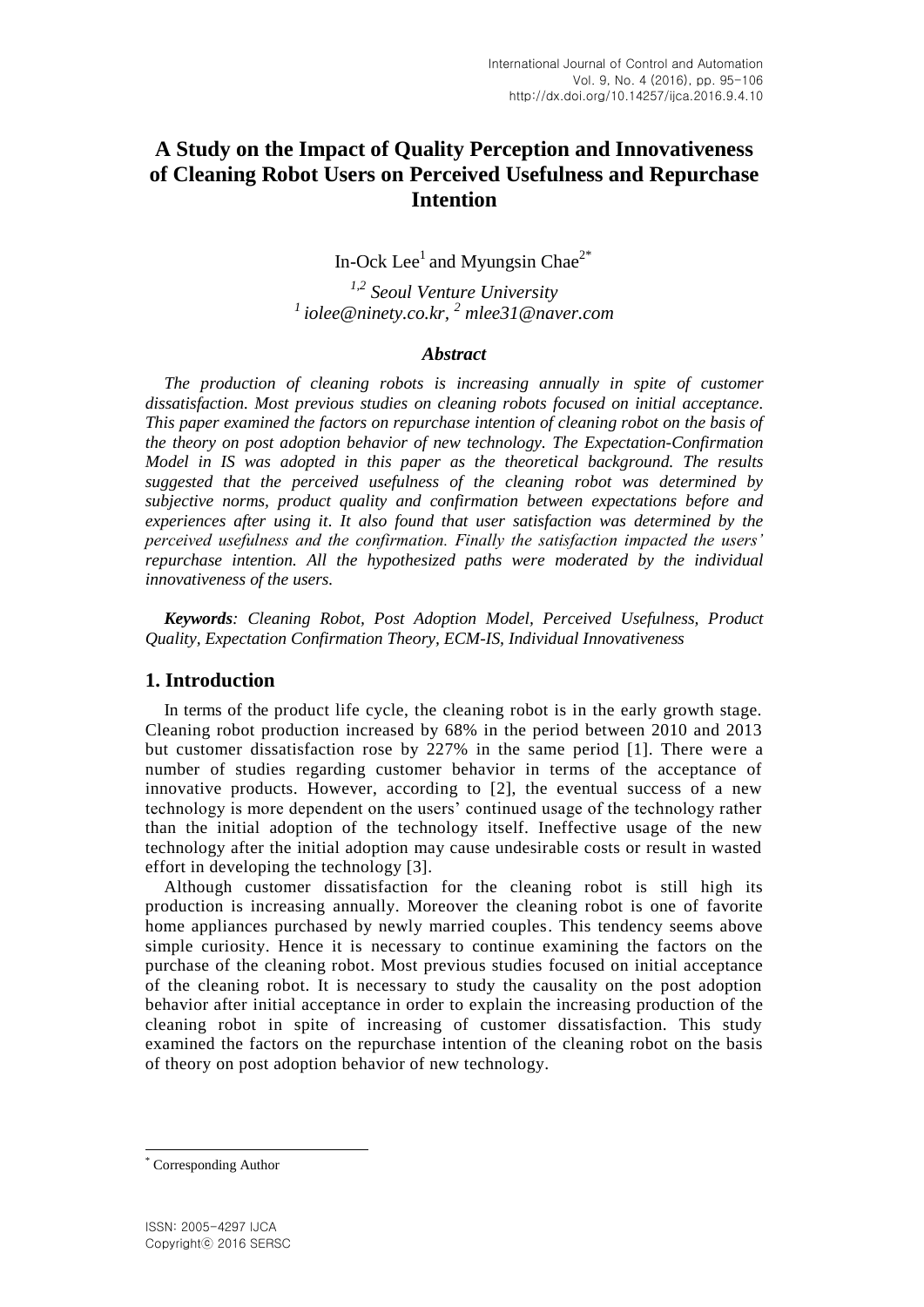## **2. Theoretical Background**

## **2.1. The Theory on the Continuance Usage of IS**

Among the theories regarding the consumer post-purchase behavioral process, the Expectation-Confirmation Model (ECM) has been widely used to explain consumer satisfaction and the repurchase decision. Bhattacherjee [2] developed ECM-IS (Information Systems) to investigate the substantial differences between initial adoption and continued usage behavior in the IS context [3]. ECM-IS posits that a user's expectation toward using an IS product after gaining experience should be different from the user's expectation before using it. Individuals keep updating their expectations toward using an IS product as they gain experience from using it. From this perspective, ECM-IS theorized that expectation after initial adoption played an important role in determining IS users' satisfaction decision. ECM-IS represents the post-adoption expectation as perceived usefulness. Perceive usefulness has long been identified as the most consistent and salient factor in determining user intention in IS adoption and usage [4].

ECM-IS is also called Post Acceptance Model (PAM) because it focuses only on post-acceptance variables rather than pre-adopting variables. This is so because the effects of any pre-acceptance variables are already captured within the confirmation and satisfaction constructs. It also include ex post expectation, as well as the effects of pre-consumption expectation. Ex post expectation is represented as perceived usefulness in ECM-IS.





Perceived usefulness in ECM-IS was adopted from the Technology Acceptance Model (TAM), which was proposed by Davis in order to model users' acceptance of information systems (IS). Davis proposed perceived usefulness and perceived ease of use as the predictor of acceptance of IS. Davis defined perceived usefulness as the degree to which a person believes that using a particular system would enhance his or her job performance. He also defined perceived ease of use as the degree to which a person believes that using a particular system takes little effort [4, 5]. TAM has been investigated and cited since it was proposed by numerous researchers. They found that perceived usefulness was a strong determinant of usage intention, but perceived ease of use exhibited a less consistent effect on intention. Various TAM-based research models have been published most of which set external variables, including impact on perceived usefulness, involving factors such as social influence process and cognitive instrumental process. Subjective norms, voluntariness and image would belong to the first. Job relevance, output quality and result demonstrability in the second [6].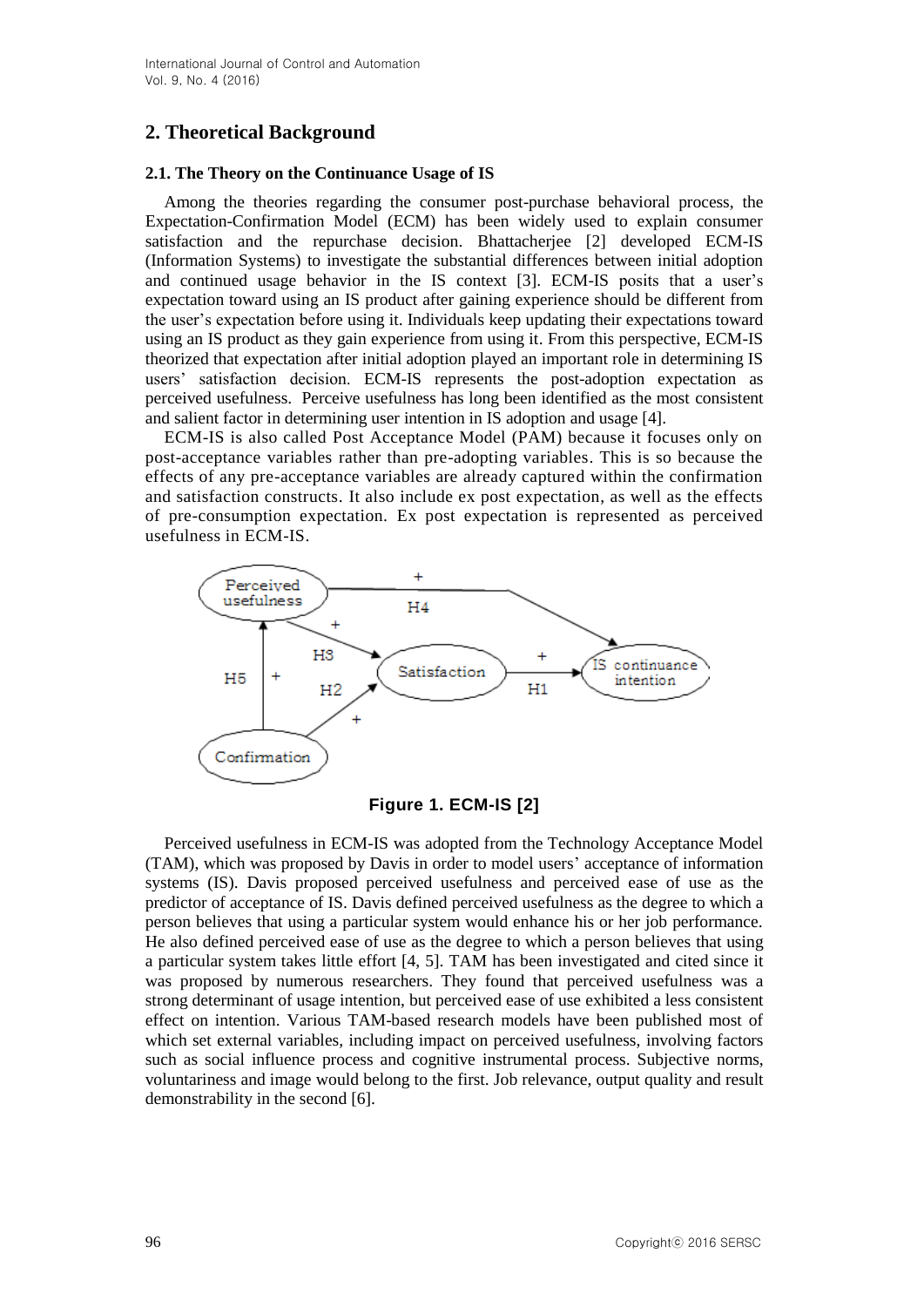#### **2.2. Previous Studies on the Service Robot**

Robot can be classified as the manufacturing robot, the professional service robot and the personal service robot. The cleaning robot is categorized in the personal service robot [7]. Most studies on the service robot focus on technical or engineering aspects [8, 9, 10]. There are some studies which examined the factors influencing usage intention of the service robot in Korea. Most of them examined the usefulness of the service robot on the basis of TAM. Yoo-jung showed that personal innovativeness was negatively related to usefulness whereas usefulness influenced positively the attitude of service robot users [11]. Seong Tae showed that perceived usefulness played an important role in predicting the acceptance of intelligent home robot service [12]. Mi Ryang pointed out that intention to accept the robot in education was mostly influenced by the innovativeness of teachers, usefulness, ease of use and subjective norms [13]. Nam-Gue showed that the customer's innovation had no influence on usefulness, whereas the customer's innovation and usefulness had effects on use intention [14]. In short, previous studies pointed out that subjective norms, innovativeness and/or the degree of expectation-disconfirmation would be antecedents of the service robot users' use intention and or perceived usefulness.

## **3. Research Model and Methodology**

#### **3.1. Research Model**

The research examines the factors influencing the repurchase intention of the cleaning robot. Thus, ECM-IS is adopted for the research model because it provides a framework for intention of continued use of a new technology after initial acceptance. Based on ECM-IS, perceived usefulness (PU) and confirmation (C) were set up as antecedents of satisfaction (S), and perceived usefulness and satisfaction were antecedents of IS continuance intention [2]. Repurchase intention (RI) replaced IS continuance intention in ECM-IS. Based on the studies on the IT post adoption and the cleaning robot, the subjective norm (SN) is a strong variable affecting IS usage or usage intention. Product quality (PQ) was an important factor influencing customers' satisfaction, because it has been the highest factor in customers dissatisfaction for the cleaning robot [1, 15]. In the early stage of an innovative product individual innovativeness (II) has been identified as a critical factor that has a persistent moderating effect on new technology acceptance and continuous usage. The study suggests the research model as shown in Figure 2.



**Figure 2. Research Model**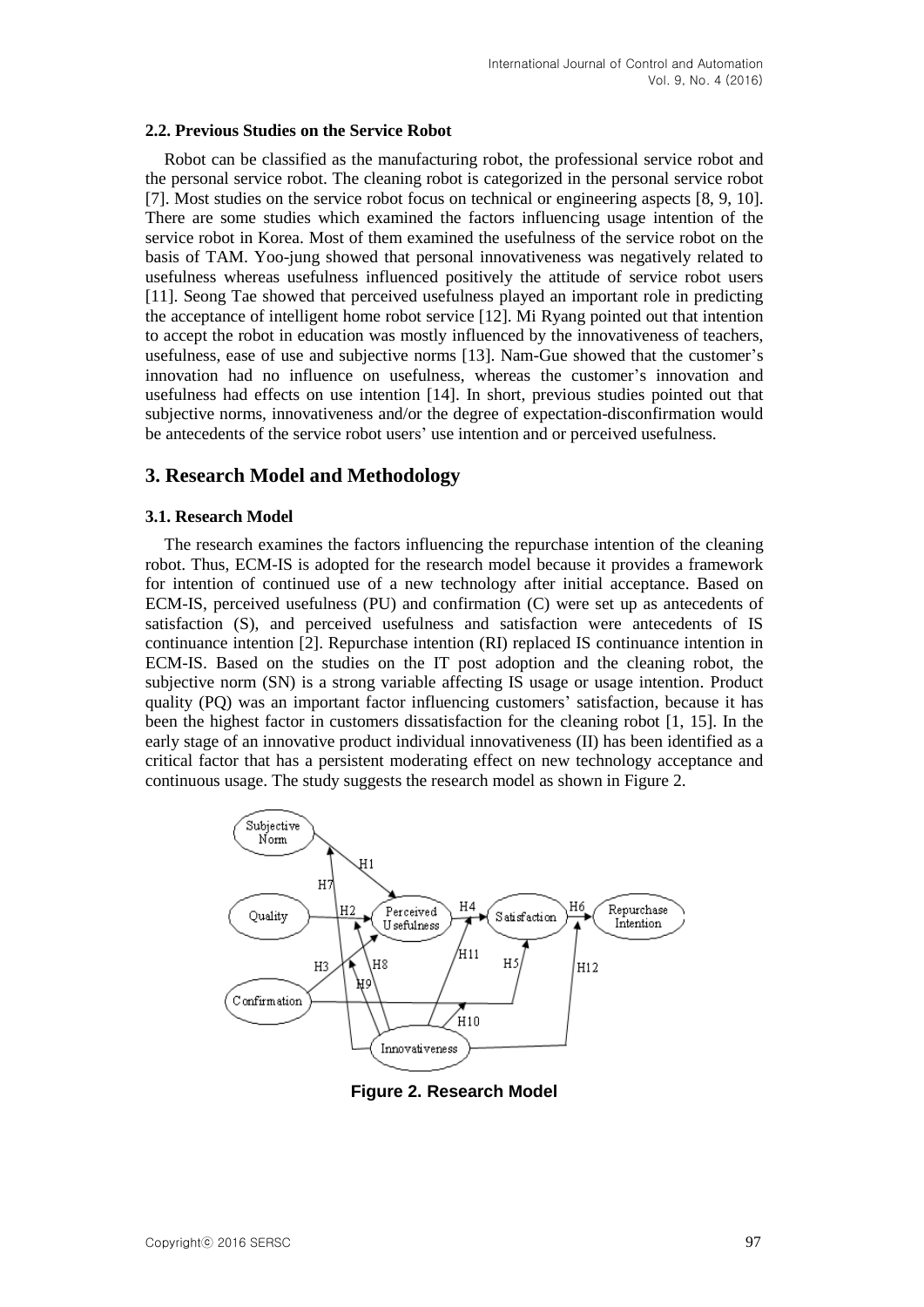## **3.2. Hypotheses**

**3.2.1. Subjective norm and perceived usefulness:** The subjective norm is defined as the user's perception that most people who are familiar with him or her think he or she should or should not perform a particular behavior [4]. Various studies on new technology both initial and post adoption specify it as one of the influential variables affecting perceived usefulness of IT because it has strong network externality, and users perceive a kind of peer –pressure. For example Mi Ryang pointed out that the subjective norm was an antecedent of intention to accept the robot in education [13]. The cleaning robot is a highly new technology and people tend to decide to buy it based on their peers' recommendation. The number of users that complain about the cleaning robot is still very high but it became a trend for newly married couple to put it on their things-to-buy list. It clearly shows that the subjective the norm has been a critical factor for the purchase of the cleaning robot. Thus we suggest the following hypothesis.

Hypothesis 1. *The* s*ubjective norm will have a positive direct effect on perceived usefulness.*

**3.2.2. Product Quality and Perceived Usefulness:** Product quality is defined as the users consideration of how well the cleaning robot performs its tasks. Base on the survey by *Korean Consumer*, the highest concern on the cleaning robot was product quality [15]. Therefore, we suggest the following hypothesis.

Hypothesis 2. *Product quality will have a positive direct effect on perceived usefulness.*

**3.2.3. Confirmation and Perceived Usefulness:** Confirmation was an antecedent of perceived usefulness. Initially ECM focused on the difference between perceived usefulness and expected usefulness. The difference between them is disconfirmation and positive disconfirmation would be perceived as confirmation. The cleaning robot is still a very new technology and its performance is not standardized yet. Unlike the computer and smartphone, which have become commodities, there is low degree of confirmation in what to expect from cleaning robots [8]. From this point of view, the confirmation could be a critical factor for users' perceiving usefulness of the cleaning robots. Thus, we suggest hypothesis 3 as follows.

Hypothesis 3. *Confirmation will have a positive direct effect on perceived usefulness.*

**3.2.4. Perceived Usefulness and Satisfaction:** Satisfaction is an affect, captured as a positive (satisfied), indifferent, or negative (dissatisfied) feeling [2]. In the studies regarding post-adoption behaviors, perceived usefulness was posited as the most salient variable influencing users' satisfaction. Among service robot related research [12] found that perceived usefulness played an important role in predicting the acceptance of intelligent home robot service. So we suggest the following hypothesis.

Hypothesis 4. *Perceived usefulness will have a positive direct effect on satisfaction.*

**3.2.5. Confirmation and Satisfaction:** ECM-IS posits that user satisfaction is determined by the expectation of the IS and confirmation of the expectation, not by the level of functionality. [11] suggested the difference between perceived usefulness and expected usefulness of service robots was an antecedent of user satisfaction. Thus we propose the following hypothesis.

Hypothesis 5. *Confirmation will have a positive direct effect on satisfaction.*

**3.2.6. Satisfaction and Repurchase Intention:** IS users' continuance decision is similar to consumers' repurchase decision [3, 16]. Users' IS continuance intention is determined primarily by their satisfaction with prior IS use. Based on ECM-IS, satisfaction is the antecedent of users' repurchase intention of the cleaning robot [11, 12]. The cleaning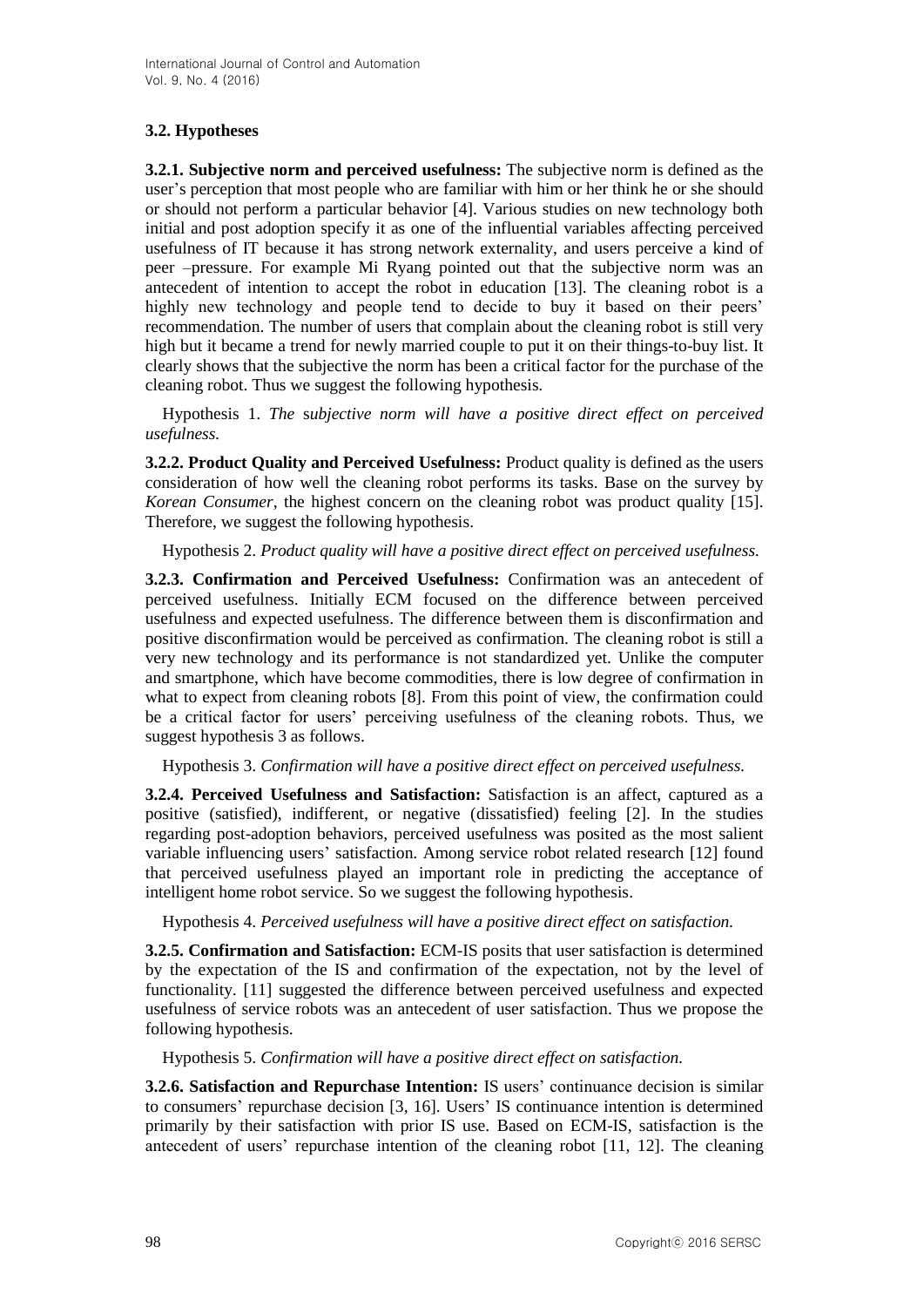robot could be a kind of commodity. Users will use it every day once they are satisfied with it. Thus the study suggests the following hypothesis.

Hypothesis 6. *Satisfaction will have a positive direct effect on repurchase intention.*

**3.2.7. Moderate Effects of Individual Innovativeness:** A User Personal Characteristics Have Been A Critical Moderating factor as far as technology adoption related behavior [6, 17]. Mi Ryang showed that the intention to accept the robot in education was mostly influenced by the innovativeness of teachers, usefulness, ease of use and subjective norms [13]. Yoo-jung showed that personal innovativeness was negatively related to usefulness whereas usefulness had a positive influence on service robot users' attitude [11]. Nam-Gue showed that a customer's innovation had no influence on usefulness, whereas the interaction between a customer's innovation and usefulness had effects on use intention [14]. Thus, we suggest the following hypotheses.

Hypothesis 7. *Individual innovativeness will moderate the effect of the subjective norm on perceived usefulness.*

Hypothesis 8. *Individual innovativeness will moderate the effect of product quality on perceived usefulness.*

Hypothesis 9. *Individual innovativeness will moderate the effect of confirmation on perceived usefulness.*

Hypothesis 10. *Individual innovativeness will moderate the effect of confirmation on satisfaction.*

Hypothesis 11. *Individual innovativeness will moderate the effect of perceived usefulness on satisfaction.*

Hypothesis 12. *Individual innovativeness will moderate the effect of satisfaction on repurchase intention.*

## **3.3. Questionnaire**

The items of the questionnaire were adopted from previous studies and reworded to suit the context of the current study. The measurement items in this study were comprised of 4 items on the subject norm, 4 items for individual innovativeness, 4 items on product quality, 4 items on confirmation, 5 items on perceived usefulness, 3 items on satisfaction and 3 items on repurchase intention. All items used a seven point Likert scale anchored between "strongly disagree" and "strongly agree".

#### **3.4. Data Collection and Analysis Method**

The survey was conducted online. The sample of 200 respondents consisted of panel members of an Internet survey company. All of them had experience in using a cleaning robot. SmartPLS 3.0 [18] was used for data analysis.

## **4. Empirical Analysis**

#### **4.1. Demographic Characteristics of Respondents**

The demographic characteristics of the respondents showed that there were more males (103 respondents, 51.5%) than females  $(97, 48.5\%)$ , and the number of respondents in their 20s, 30s, 40s, 50s, and 60s were 23 (11.5%), 64 (32.0), 63 (31.5%), 31 (15.5%) and 19 (9.5%) respectively. The length of time that individuals owned the cleaning robot was less than one year, less than two years, and less than three years at 58(29%), 78(39%) and 31(15.5%) respectively.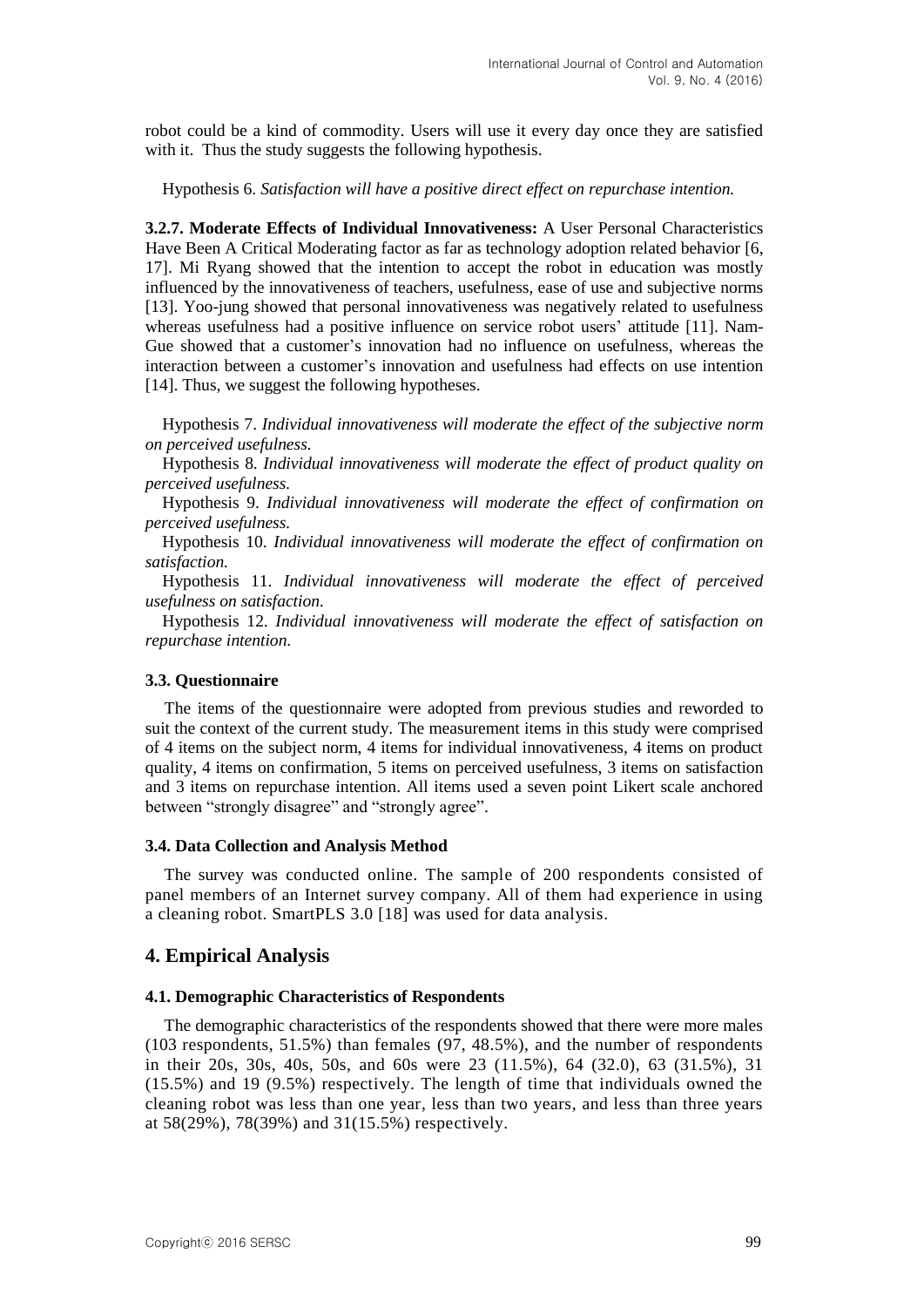## **4.2. Measurement Model Estimation**

A confirmatory factor analysis was conducted to estimate the measurement model using SmartPLS 3.0. PLS is the method of choice for success factor studies in marketing and for estimation the various national customer satisfaction index models [18].

Item reliability was assessed via loading value and Cronbach's alpha. All the loading values of the items were higher than 0.7 with significance at  $p<0.001$ . All the Cronbach's alphas were higher than 0.7 (see Table 1). The reliability of construct was validated [19]. Construct validity was tested for the convergent validity testing. Composite reliabilities were higher than 0.7 and the average variance extracted (AVE) was higher than 0.5 (see Table 1). Convergent validity was validated [20].

|                 | Outer    | <b>T</b> Statistics | Composite   | <b>AVE</b> | Cronbach's |
|-----------------|----------|---------------------|-------------|------------|------------|
|                 | loadings |                     | Reliability |            | alpha      |
| SN1             | 0.733    | 12.475              | 0.935       | 0.872      | 0.926      |
| SN <sub>2</sub> | 0.858    | 28.579              |             |            |            |
| SN3             | 0.857    | 42.167              |             |            |            |
| SN <sub>4</sub> | 0.894    | 56.543              |             |            |            |
| PQ1             | 0.843    | 35.505              | 0.944       | 0.848      | 0.911      |
| PQ <sub>2</sub> | 0.857    | 34.610              |             |            |            |
| PQ3             | 0.799    | 23.869              |             |            |            |
| PQ4             | 0.867    | 38.792              |             |            |            |
| C1              | 0.932    | 77.088              | 0.903       | 0.702      | 0.861      |
| C <sub>2</sub>  | 0.930    | 85.181              |             |            |            |
| C <sub>3</sub>  | 0.947    | 130.418             |             |            |            |
| PU1             | 0.852    | 27.209              | 0.941       | 0.763      | 0.922      |
| PU <sub>2</sub> | 0.867    | 36.989              |             |            |            |
| PU <sub>3</sub> | 0.875    | 40.243              |             |            |            |
| PU <sub>4</sub> | 0.888    | 40.468              |             |            |            |
| PU <sub>5</sub> | 0.884    | 43.805              |             |            |            |
| S <sub>1</sub>  | 0.943    | 113.132             | 0.907       | 0.709      | 0.864      |
| S <sub>2</sub>  | 0.922    | 63.120              |             |            |            |
| S <sub>3</sub>  | 0.935    | 82.005              |             |            |            |
| RI1             | 0.925    | 69.871              | 0.955       | 0.876      | 0.929      |
| RI <sub>2</sub> | 0.921    | 63.700              |             |            |            |
| RI3             | 0.918    | 63.734              |             |            |            |

| <b>Table 1. Scale Properties</b> |  |  |  |  |  |
|----------------------------------|--|--|--|--|--|
|----------------------------------|--|--|--|--|--|

The measure of discriminant validity is whether the square root of AVE for each construct should exceed the correlation between that and any other constructs [21]. As Table 2 shows the values of the square root AVE were mostly higher than the correlations. But the correlations between C and PQ and S and PU were higher than the square root AVE, which might be caused by multicollinearity. Variance inflation factors (VIF) were assessed by SmartPLS 3 without bootstrapping. All the VIFs were lower than 10, the cutoff value of the high possibility of multicollinearity [22]. Hence the possibility of multicollinearity was low, discriminant validity was also validated.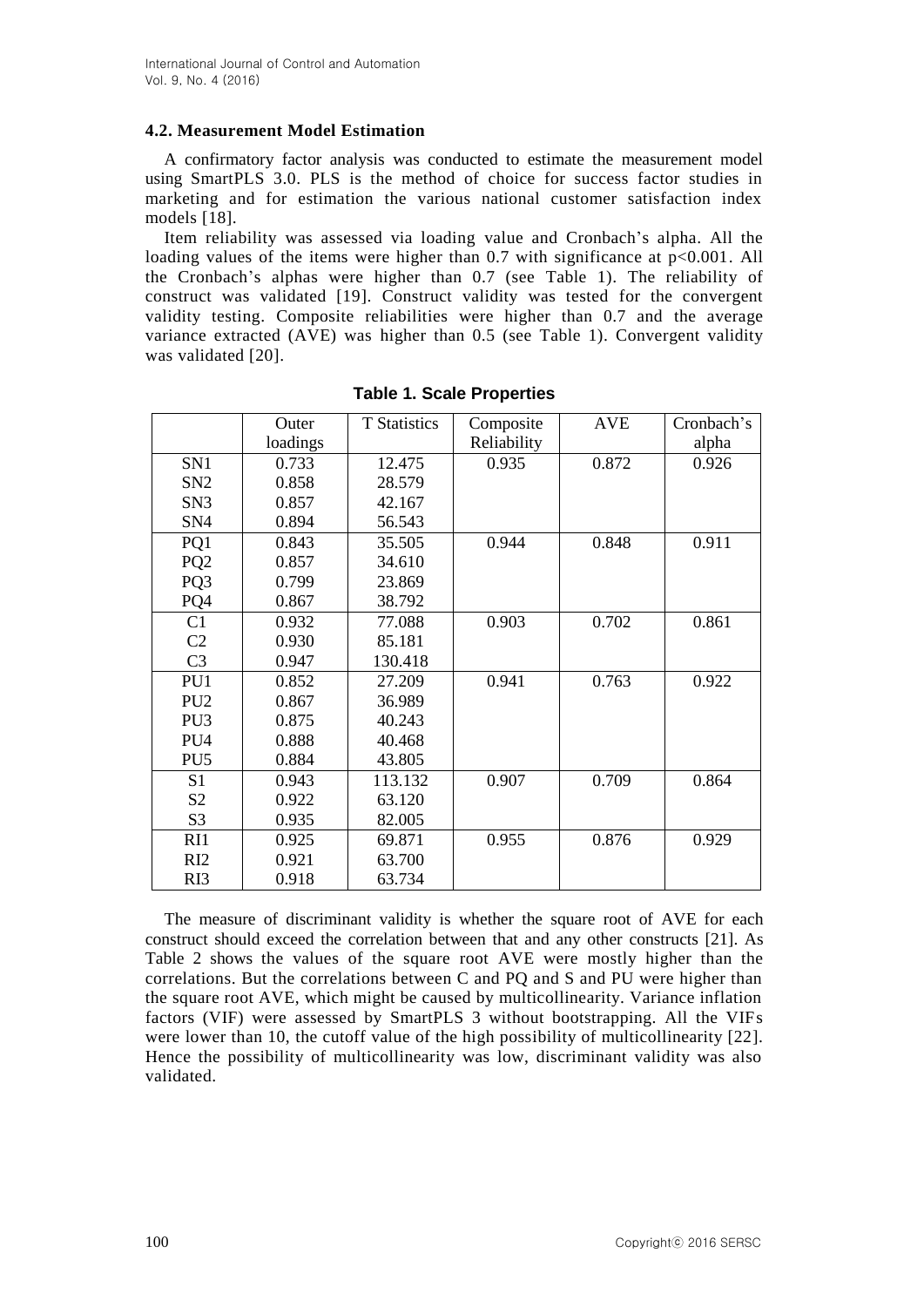| Construct | <b>SN</b> | PQ    |       | PU    | S     | RI    |
|-----------|-----------|-------|-------|-------|-------|-------|
| SN        | 0.838     |       |       |       |       |       |
| PQ        | 0.710     | 0.842 |       |       |       |       |
| C         | 0.669     | 0.857 | 0.936 |       |       |       |
| PU        | 0.647     | 0.769 | 0.769 | 0.873 |       |       |
| S         | 0.667     | 0.807 | 0.820 | 0.913 | 0.934 |       |
| RI        | 0.680     | 0.772 | 0.771 | 0.858 | 0.884 | 0.921 |

|  | Table 2. Correlations and Square Root AVE |  |  |
|--|-------------------------------------------|--|--|
|--|-------------------------------------------|--|--|

Boldfaces in the diagonal figures are square root AVEs.

### **4.3. Structural Equation Model Estimation and Hypothesis Testing**

The model fit of this study was estimated based on the variance explained  $(R^2 \text{ value})$  of endogenous variables [20]. The model accounted for 64.9% of the variance in perceived usefulness, 86.7% in satisfaction and 78.2% in repurchase intention, which were higher than 10%. The model fit was validated [23].

The path significance of each hypothesized path in this study was examined. Figure 3 shows the path coefficients and path significances, as reported by SmartPLS 3 with bootstrapping.



**Figure 3. Structural Equation Model Analysis**

All six hypothesized paths in the model were significant at  $p<0.01$ . Perceived usefulness was predicted by subjective norm  $(\beta=0.16, t=2.412)$ , product quality  $(\beta=0.33, t=3.297)$  and confirmation  $(\beta=0.38, t=3.383)$ . Satisfaction was perdicted by perceived usefulness  $(\beta=0.69, t=13.464)$  and confirmation  $(\beta=0.29, t=5.373)$ . Repurchase intention was predicted by satisfaction ( $\beta$ =0.88, t=37.201).

## **4.4. The Moderating Effect of Individual Innovativeness**

The moderating effect of individual innovativeness was tested. The total mean of the innovativeness construct was 5.2. The number of correspondents with higher innovativeness than 5.2 and lower than 5.2 was 98 and 102 respectively. If the difference of path coefficients between the higher innovativeness group and the lower innovativeness group were significant, the moderating effect would be validated. The examination of significance of two different groups was tested by t test on the basis of equation (1) [18].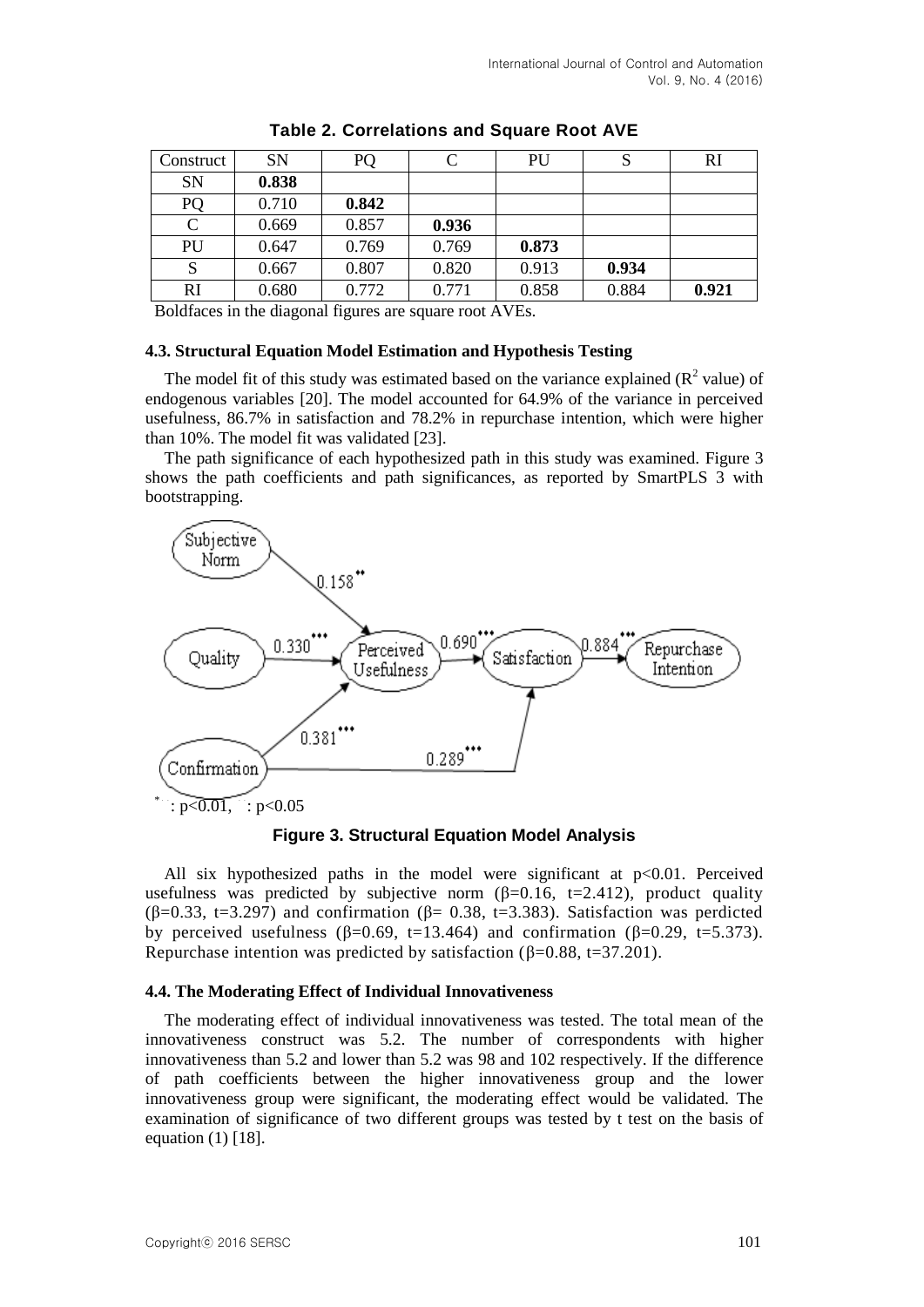International Journal of Control and Automation Vol. 9, No. 4 (2016)

$$
t = \frac{pc_1 - pc_2}{\sqrt{\frac{(n_1 - 1)^2}{n_1 + n_2 - 2}(s\epsilon_1)^2 + \frac{(n_2 - 1)^2}{n_1 + n_2 - 2}(s\epsilon_2)^2} \sqrt{\frac{1}{n_1} + \frac{1}{n_2}}}
$$
(1)

 $pc_i$ ; path coefficients in group i,  $n_i$ ; number of correspondents in group i,  $se_i$ ; path coefficients standard errors in group i

The results are summarized in Table 3. The differences between the high and low groups of all the paths were significant therefore, hypothesis 7 to hypothesis 12 were all adopted. This indicates that the higher innovativeness a user has, the higher the relationship between variables he or she has.

|                     | Examined group            |                 |                          |                 |              |
|---------------------|---------------------------|-----------------|--------------------------|-----------------|--------------|
| Path                | Higher                    |                 | Lower                    |                 | t value      |
|                     | $innovatives(n=98)$       |                 | innovativeness $(n=102)$ |                 |              |
|                     |                           | SE <sub>1</sub> |                          | SE <sub>2</sub> |              |
| $SN - PU$           | 0.220                     | 0.012           | 0.167                    | 0.009           | $3.463^{**}$ |
| $PO \rightarrow PU$ | 0.259                     | 0.013           | 0.350                    | 0.013           | $-4.534$ **  |
| $C \rightarrow PU$  | 0.385                     | 0.015           | 0.327                    | 0.014           | $2.796^{**}$ |
| $C \rightarrow S$   | 0.324                     | 0.009           | 0.263                    | 0.007           | $5.225***$   |
| $PU \rightarrow S$  | 0.666                     | 0.009           | 0.695                    | 0.007           | $-2.612$     |
| $S \rightarrow RI$  | 0.911                     | 0.002           | 0.800                    | 0.006           | 18.401       |
| ***<br>$\sim$ 0.01  | **<br>$\sim$ 0.0 $\sigma$ |                 |                          |                 |              |

|  |  | Table 3. The Results of Moderating Effect |  |
|--|--|-------------------------------------------|--|
|--|--|-------------------------------------------|--|

:  $p<0.01$ ,  $\therefore$   $p<0.05$ 

## **5. Conclusion**

### **5.1. Summary of Study and Discussion**

In spite of rising of customers' dissatisfaction cleaning robot production has been increasing. In order to clarify why this is true theoretically the predictor of perceived usefulness was examined on the basis of ECM-IS. The predictors of satisfaction and repurchase intention were examined. Also the moderating effect of individual innovativeness on these variables was examined.

First, the subjective norm, product quality and confirmation had a significant effect on the users' perceived usefulness of the cleaning robot. The results correspond to the previous studies' results on new technology acceptance [4, 6, 2], and on the service robot [13, 14]. Second, confirmation and perceived usefulness had a significant impact on satisfaction. The result also corresponds to the previous studies' result on the ECM-IS. [4, 6, 2], and on the service robot [11, 12]. Third, satisfaction had a significant impact on repurchase intention. These results for cleaning robot were somewhat consistent with the results of previous studies in innovative technology acceptance and continuous usage behavior. Fourth, individual innovativeness of the cleaning robot user had a significant moderating effect on all the relationships between each variable in this study. But the moderating effects between product quality and perceived usefulness and between perceived usefulness and satisfaction were negative. This all means that the group with lower levels of innovativeness perceived that the quality and usefulness of the cleaning robot were more important than the other factors.

## **5.2. Practical Implications**

First, in terms of the size of the effect of predictors of perceived usefulness product quality ( $\beta$ =0.33) and confirmation ( $\beta$ =0.38) were larger than subjective norm ( $\beta$ =0.16). The loading factors of scale items in the product quality construct were 0.867 in A/S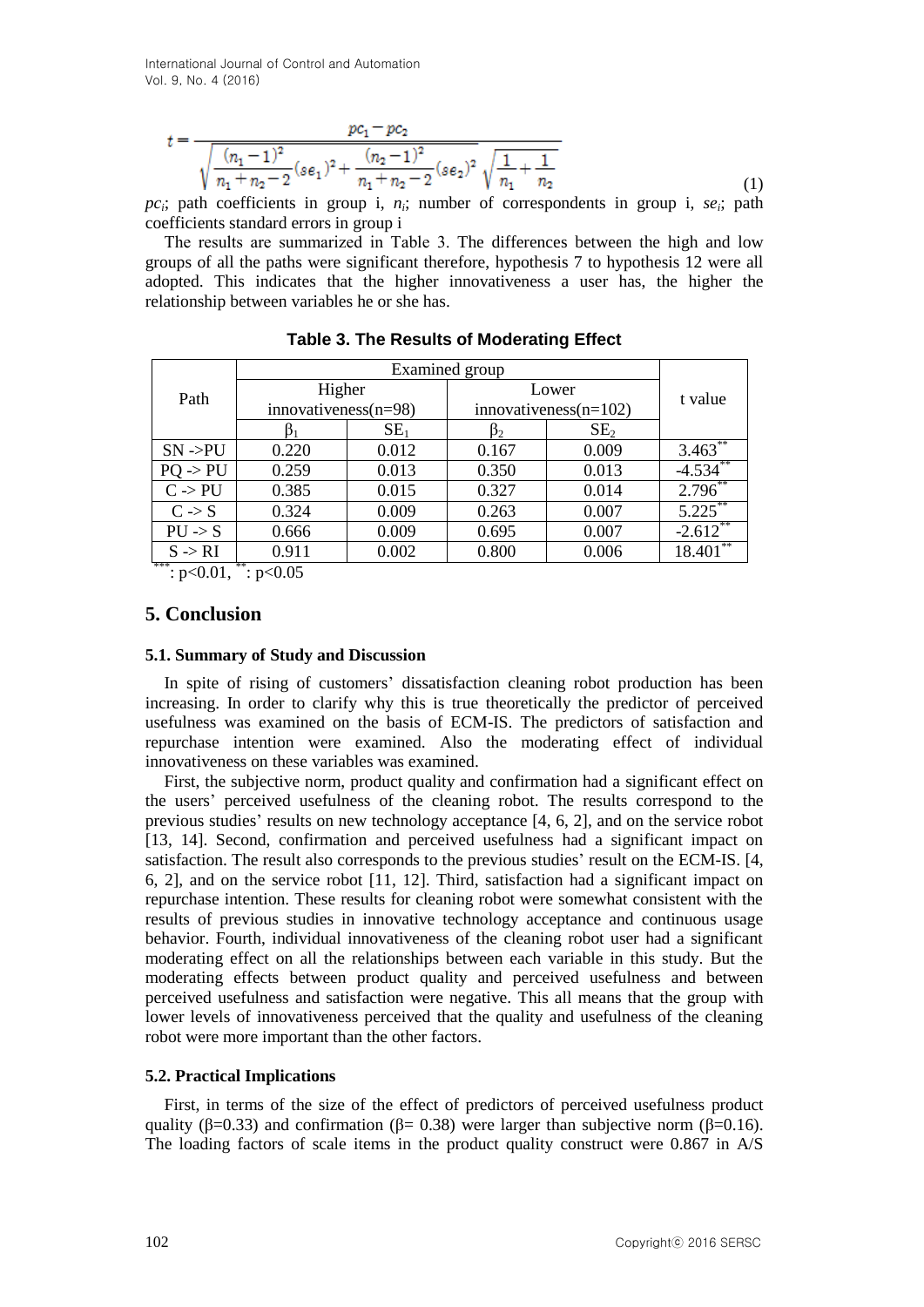quality, 0.857 in operating time, 0.847 in performance of dust cleaning and 0.799 in price. The results of the study mean that cleaning robot manufacturers should concentrate on quality improvement first of all. Then, they need to set up a policy to satisfy customers' desire for high A/S quality.

Second, in the effect sizes of predictors of perceived usefulness, confirmation was the largest one. There was possibility of multicollinearity between product quality and confirmation. The results of the study seem to show that the cleaning robot users' perception does not differentiate confirmation with production quality. It seems that their expectation is confirmed by the level of production quality. Therefore cleaning robot manufacturers should concentrate on the quality improvement.

Third, the number of correspondents in the higher innovativeness group and the lower innovativeness group were 98 and 102 respectively. It means statistically that the ratio of the higher innovativeness group to the lower innovativeness group is nearly the same. It seems that the users who do not care about the innovativeness of the cleaning robot perceive quality and usefulness as being more important, which are original reasons for buying a cleaning robot. It seems that the innovativeness of the cleaning robot is no longer necessary. Hence cleaning robot manufacturers should focus on quality and usefulness to improve the cleaning robot.

#### **5.3. Limitations of the Study**

This study suffers from several limitations. First, common method bias (CMB) was not considered. CMB is a methodological error that occurs when all variables of a research framework are measured by one common method. This study is not free form CMB because the self-report method was used. But there are conflicting studies in the selfreport method. Some researchers who mention CMB suggest another measuring method with the self-report method. Some researchers assert that there is not a theoretical basis on measuring and controlling the error of this measuring method. They assert that thorough understanding should precede the construct concept itself, the measuring method itself and conditions of data collection [24]. Second, the scale items in the product quality construct were A/S quality, operating time, performance of dust cleaning and price. There are many studies based on the information success model in which quality is constructed as system quality, information quality and service quality [25-27]. If new scale items were extracted based on common quality factors from the previous studies on innovativeness and these factors were examined as significant to users' usefulness and/or satisfaction, it would provide fruitful and practical implications to cleaning robot manufacturers. Third, the survey was conducted online because of limited time and efficiency of data collection. It is possible to collect data in short period in this method. But not trying another data collection method is one of the limitations in this study. Data collection by interview with users who visit the cleaning robot A/S center is one of the other methods. If the results by that method are compared with the results in this study, it will be fruitful and useful to marketers and manufacturers of the cleaning robot.

#### **References**

- [1] Httt://www.etnews.com, **(2014)**, April 29.
- [2] A. Bhattacherjee, "Understanding Information Systems Continuance: an Expectation Confirmation Model", MIS Quarterly., vol. 25, no. 3, **(2001)**, pp. 351-370.
- [3] R. L. Oliver, "A Cognitive Model of the Antecedents and Consequences of Satisfaction Decisions", Journal of Marketing Research., vol. 17, **(1980)**, pp. 460-469.
- [4] F. D. Davis, "Perceived Usefulness, perceived Ease of USE and User Acceptance of Information Technology", MIS Quarterly., September, **(1989)**, pp. 319-340.
- [5] F. D. Davis, R. P. Bagozzi and P. R. Warahaw, "User Acceptance of Computer Technology: A Comparison of Two Theoretical Models", Management Science., vol. 35, no. 8, **(1989)**, pp. 982-1003.
- [6] V. Venkatesh and F. D. Davis, "A Theoretical Extension of the Technology Acceptance Model: Four Longitudinal Field Studies", Management Science., vol. 46, no. 2, **(2000)**, pp. 188-204.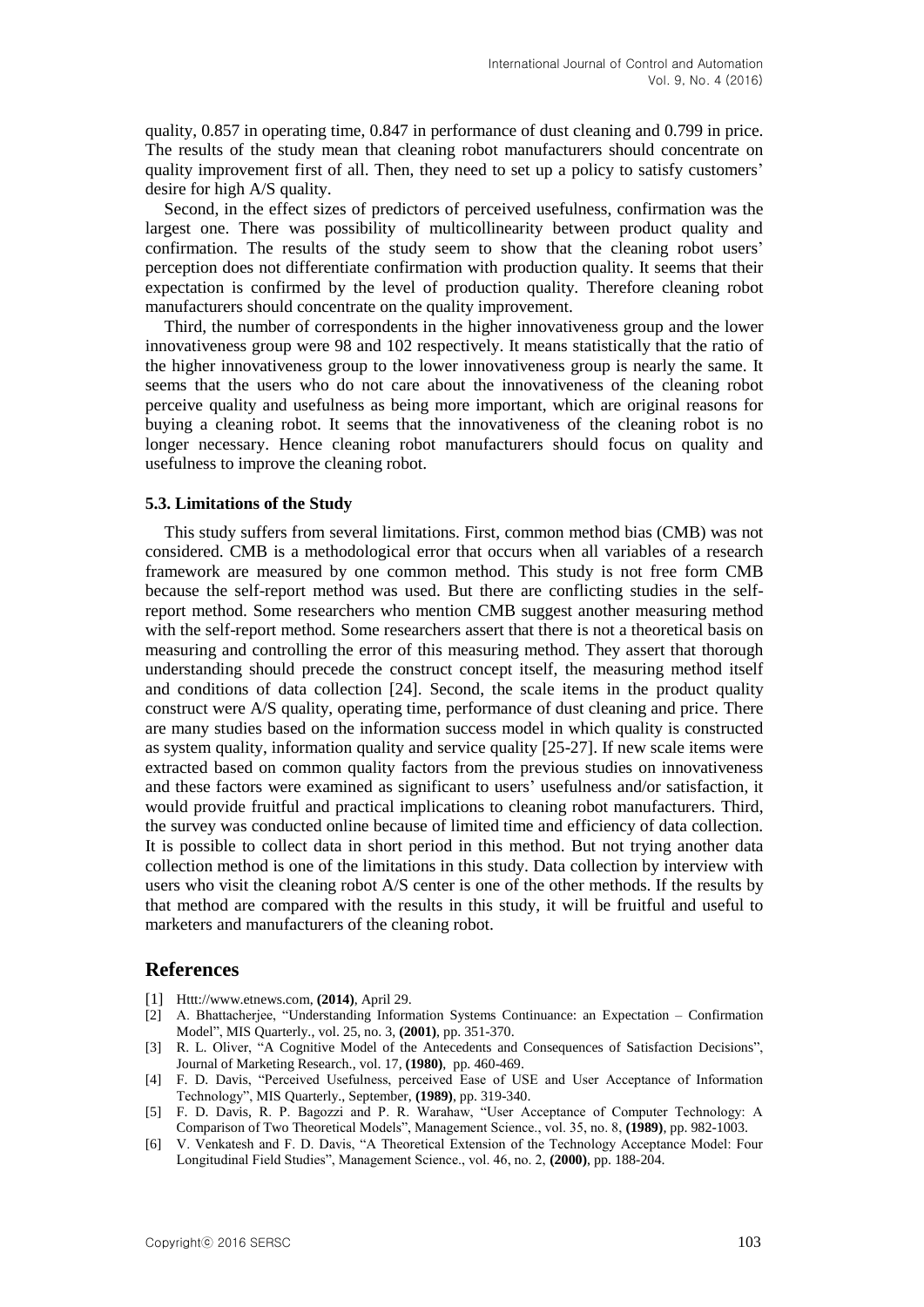- [7] Korea Association of Robot Industry, "The Report of Robot Industry in Korea", Seoul, **(2014)**.
- [8] M. –L. Shao and K. –S. Shin, "Sensor Based Path Planner Two-identical-Link Robots by Generalized Voronoi Graph", Journal of the Korea Academia-Industrial cooperation Society, vol. 15, no. 12, (**2012**), pp. 6986-6992.
- [9] S. –W. Kim, S. –D. Kim, B. –H. Kim and H. –R. Kim, "A Study on the Development of a Home Mess-Cleanup Robot Using an RFID Tag-Floor", Journal of the Korea Academia-Industrial cooperation Society, vol. 11, no. 2, (**2010**), pp. 508-516.
- [10] Y. –C. Kim, J. –W. Cho and W. –S. Chung, "The Analysis of Vibration on the Guide Rail Installed with Manufacturing System of the Smart Phone Lens", Journal of the Korea Academia-Industrial cooperation Society, vol. 15, no. 5, (**2014**), pp. 2539-2544.
- [11] K. Yoo-jung, L. Hyung-Seok and Y. Jong-Soo, "Predicting IT-based Robot Adoption in Korea: By Integrating TAM and EDT", The Korea Society of Computer & Information., vol. 15, no. 12, **(2010)**, pp. 237-245.
- [12] H. Seong Tae, S. Jong Chil and K. Myung Soo, "A Study on Factors Influencing Consumers' Intention to Adopt Intelligent Home Robot Services – Applying Technology Acceptance Model and Diffusion of Innovation Model", Journal of Information Technology Applications and Management., vol. 9, no. 4, **(2008)**, pp. 271-303.
- [13] K. Mi Ryang, C. Hye Kyung, H. Jeong Hye and H. Kwang Hyun, "Factors Influencing Elementary Teachers' Intention of Accepting the Robot- in-Education Program", The Korean Society For The Study Of Teacher Education., vol. 26, no. 1, **(2009)**, pp. 427-449.
- [14] P. Nam-Gue, S. Sang-hyuk and K. Myeong-Suk, "A Study on the Effects of the Use Intention of Service Robots by Potential Customers", The Society of Digital Policy & Management., vol. 11, no. 3, **(2013)**, pp. 165-173.
- [15] Consumers Korea, "Report on the performance of home cleaning robot", Press Lease., **(2013)**, December, 4.
- [16] D. Chung and S. –J. Lee, "A Study on the Effect of Mobile Tourism Information Service Features on Perceived Value, Satisfaction and Behavioral Intention", Journal of the Korea Academia-Industrial cooperation Society, Spring, no. 2, (**2014**), pp. 572-575.
- [17] S. –Y. Oh and Y. –S. Shu, "An Estimation for Maturity timeliness of CSFs on Hotel Information System", Journal of the Korea Academia-Industrial cooperation Society, spring, no. 2, (**2014**), pp. 795-797.
- [18] H. Jőrg, M. R. Christian and R. S. Rudolf, "The Use of Partial Least Squares Path Modeling in International Marketing", Advances in International Marketing", vol. 20, **(2009),** pp. 277-319.
- [19] H. Deok-ran, C. Young-chan, K. Mi-young and M. Jung-hoon, "The Impact of Shopping Motives and Emotions on Online Shopping Behavior: Shopping-Experienced Customer Group vs. Potential Shopping Customer Group", Management Research., vol. 22, no. 2, **(2007)**, pp. 347-375.
- [20] H. Young-Ho, K. Hyeon-Cheol and K. Yeong-Gug, "A Verification of the Structural Relationships between System Quality, Information Quality, Service Quality, Perceived Usefulness and Reuse Intention to Augmented Reality by Applying Transformed TAM Model", Korean Academic Society of Business Administration., vol. 43, no. 5, **(2014)**, pp. 1465-1492.
- [21] J. C. Anderson and D. W. Gerbing, "Structural Equation Modeling in Practice: A Review and Recommended Two-step Approach", Psychological Bulletin., vol. 103, no. 3, **(1988)**, pp.411-423.
- [22] L. Tae-Lim, J. Young-Jae and H. Myung-Hoe, "A Case Studies on Data Analysis", KNOU press, Seoul,  $(2014)$
- [23] Y. Haejung, C. Guiyoung and L. Choong C., "The Influence of Mobile Office System on Users' Job Stress and Work Overload", Korea Association of Information Systems., vol. 20, no. 2, **(2011)**, pp. 155- 176.
- [24] P. Won-Woo, K. Mee Sook, J. Sang Myung and H. Kyu Man, "Causes and Remedies of Common Method Bias", Korean Academy of Management., vol. 15, no. 1, **(2007)**, pp. 89-133.
- [25] W. H. DeLone and E. R. McLean, "Information Systems Success: the Quest for the Dependent Variable", Information Systems., vol. 3, no. 1, **(1992)**, pp. 60-95.
- [26] W. H. DeLone and E. R. McLean, "The DeLone and McLean Model of Information Systems Success: A Ten-Year Update", Journal of Management Information Systems., vol. 19, no. 4, **(2003)**, pp. 9-30.
- [27] S. Petter, DeLone and E. R. McLean, "Information Systems Success: The Quest for the Independent Variables", Journal of Management Information Systems., vol. 29, no. 4, **(2013)**, pp. 7-61.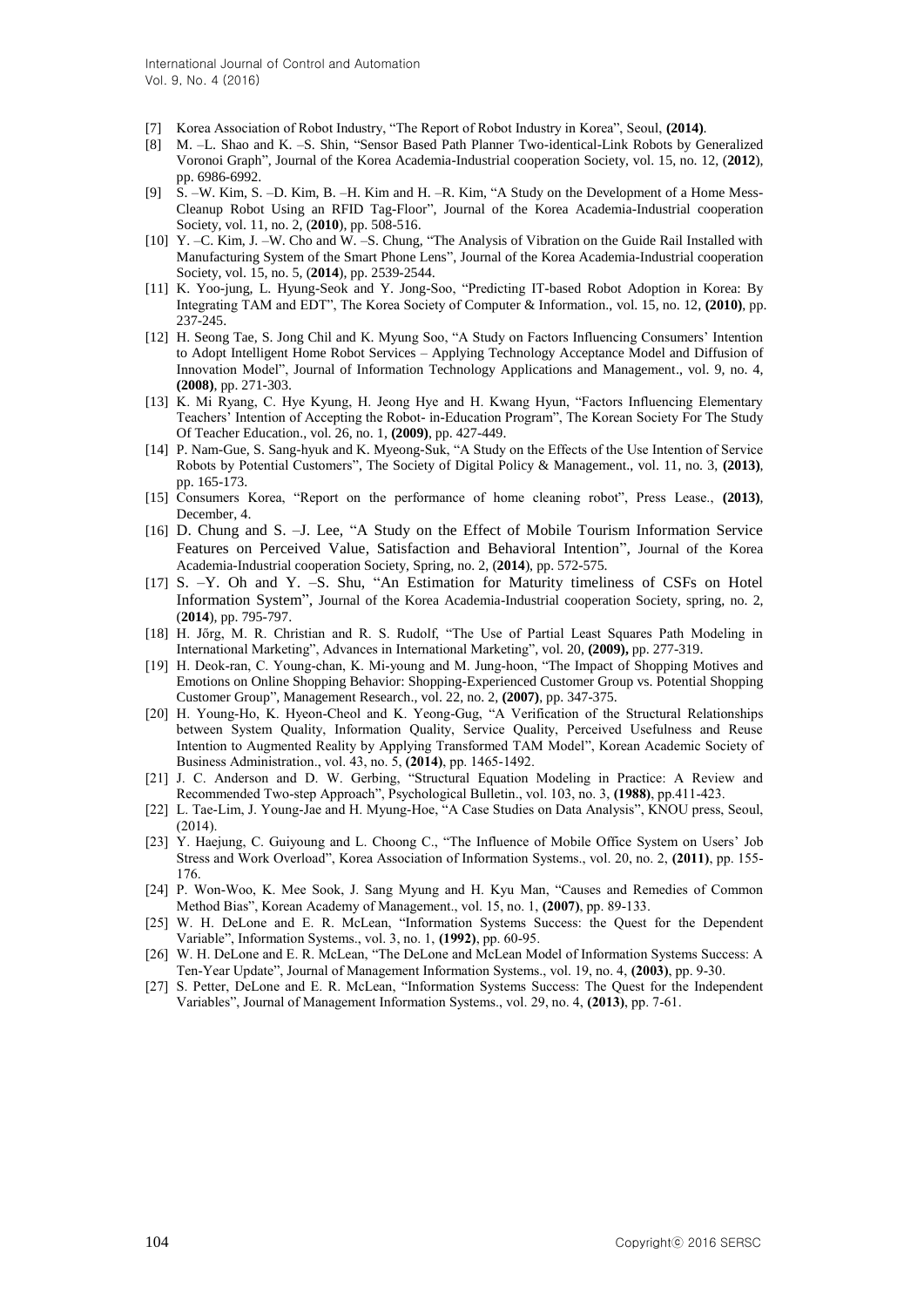## **Authors**



**In-Ock Lee**, he is in the doctorial program in Seoul Venture University in Korea. He is the president of Ninety System which is a leading company in IoT (Internet of Things) solutions. He is interested in the customer behavior in innovative new product.



**Myungsin Chae**, she received Ph. D in MIS from the University of Illinois at Chicago in 2003. She is a professor in the department of MIS at Seoul University of Venture and Information at Seoul Korea. She teaches courses and conducts research in e-business and mobile business, and strategic IS management.